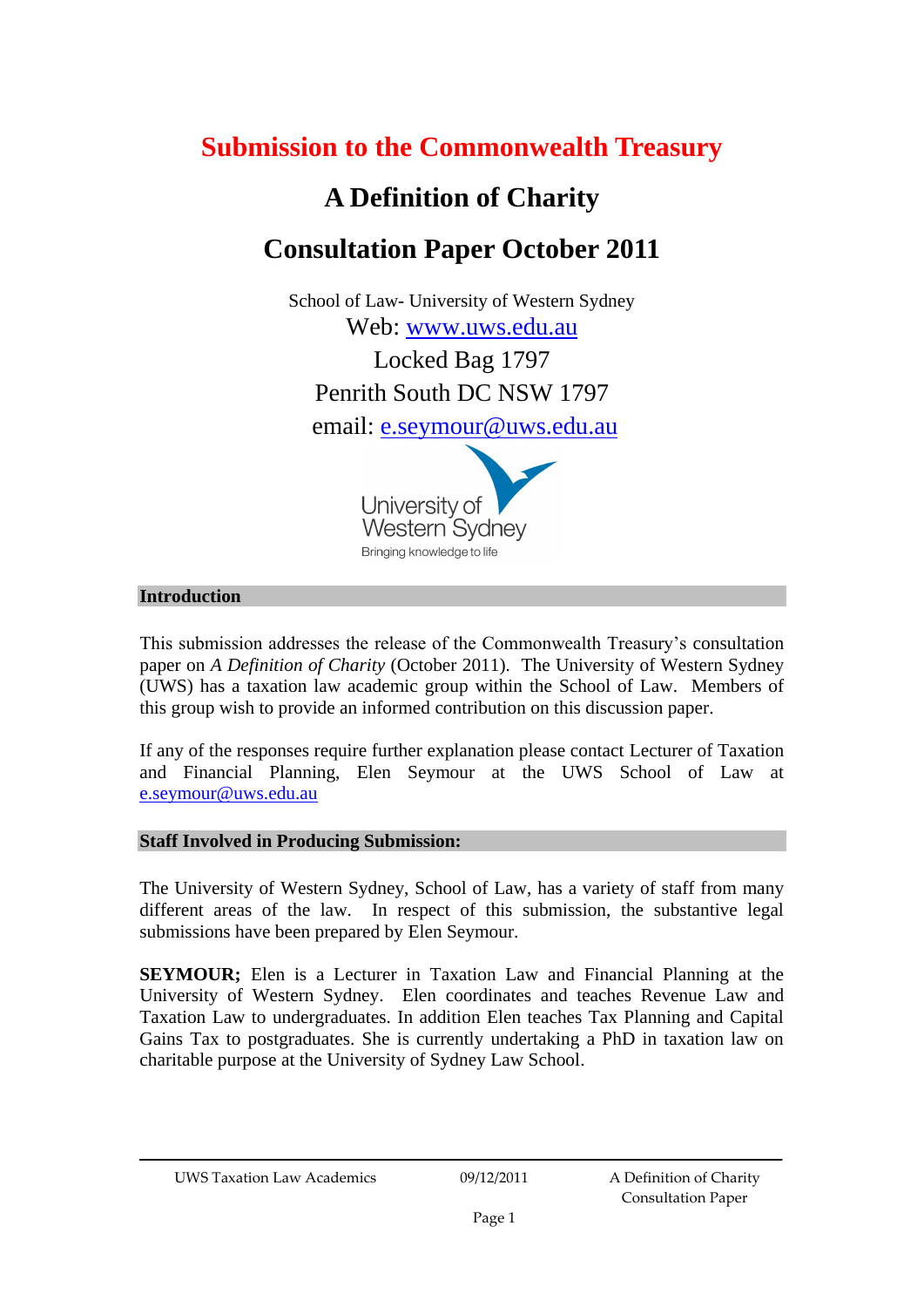#### **General Observations:**

The consultation paper, *A Definition of Charity*, is seeking input from the community as to the issues surrounding the proposal to introduce a legislative definition of charitable purpose. In particular to leverage off work already done on the Charities Bill 2003. It is noted that such an adoption of a legislative definition is broadly consistent with Recommendation 7.1 of the Productivity Commission's Report that the Australian Government should adopt a statutory definition of charitable purposes in accordance with the recommendations of the Charities Definition Inquiry.

Broadly this submission supports the implementation of a definition and the proposed amendments, which take into account the changes in Australian common law interpretation since the Charities Bill was introduced. It is particularly worth noting the references to international experience and practice are to be commended.

This submission is concerned with the questions raised by Consultation Questions 1- 12.

#### **Consultation Question – 1 Dominant Purpose**

*Are there any issues with amending the 2003 definition to replace the 'dominant purpose' requirement with the requirement that a charity have an exclusively charitable purpose?* 

It is noted that the driver for the introduction of a legislative definition of charitable purpose is stakeholder consensus as to the need. This expressed desire has been highlighted in numerous reports – such as those conducted by the Commonwealth for example in the 2010 Productivity Commission Research Report, *Contribution of the Not-for-profit Sector* including the submissions by the stakeholders. The origin of this consensus is the pursuit of clarity to reduce compliance costs for the charitable sector. It is also anticipated it will assist in increasing public confidence in the sector, another driver for the introduction. 1

By adopting the common law test of exclusive charitable purpose and incorporating it into legislation it is suggested, cautiously, that the above outcomes could be achieved. The caution relates to the need to frame the legislative definition so as to prevent simply moving the focus of confusion from the common law to the intentions of parliament.

It is noted that the exclusive charitable purpose draws on the common law: 'a charitable institution cannot have an independent non-charitable purpose (regardless of how minor that independent non-charitable purpose may be)<sup>2</sup> As Allsop J stated in the Full Federal Court in *Word Investments* the question as to the true character or

<sup>&</sup>lt;sup>1</sup> NFP newsletter 1 edition

<sup>2</sup> *Stratton v. Simpson* (1970) 125 CLR 138.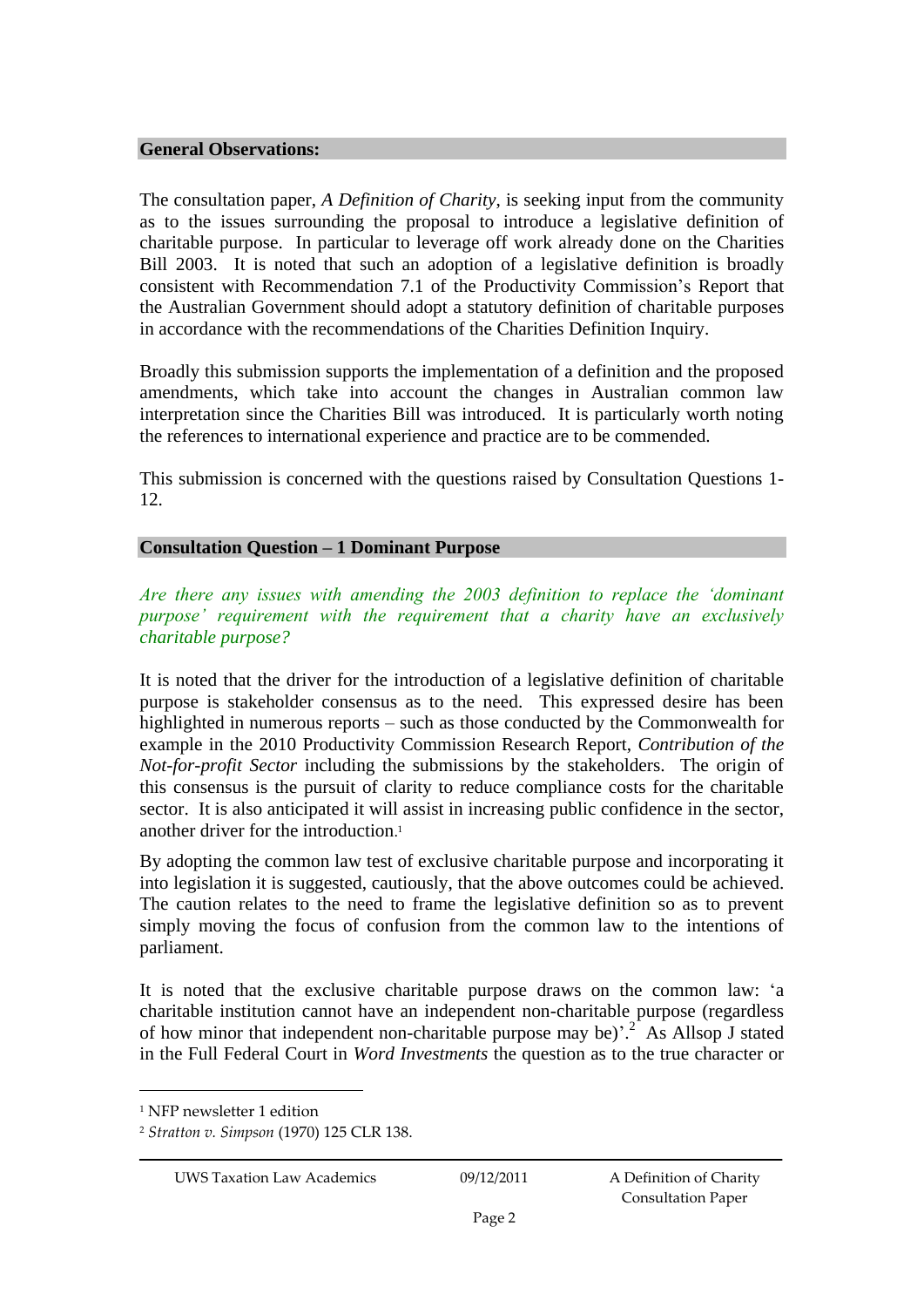nature of the entity is to be assessed having regard to its objects, purposes and activities'.<sup>3</sup>

It is proposed that the any charitable purpose test be framed explicitly as a two-stage test. The first part is to consider the purpose of the institution and evaluate whether the institution has the requisite exclusive charitable purpose. It is considered that the purpose test be expressly described as applying to the constituent documents of the entity<sup>4</sup>. Examination of constituent documents to determine purpose by way of the stated and implied objects contained in those documents will then be a requirement.

It should be made clear that the constituent documents should not be limited to formal documentation such as required under incorporation or trust deeds. An evaluation of purpose should be able to take into account any documents that go towards indicating the objects of the entity. Care should be taken that 'integrated holistic inquiry directed to whether an body of facts and circumstances satisfies [the] legal category or conception'<sup>5</sup> approach is facilitated for the relevant decision maker. This would be best achieved by not creating an exhaustive checklist of documents that are to be considered. The burden of proof should be on the institution claiming a charitable purpose to demonstrate that their constituent documents have the requisite purpose.

This second part of the test should be formulated and applied to determine whether the activities of the entity are consistent with the furtherance of the stated purpose. In application this will, of necessity, be a question of fact. Activities that are not themselves charitable will cause the enquiry to centre on whether the activities are carried on in furtherance of the institution's charitable purpose. That is non-charitable activities will not defeat exclusive charitable purpose so long as the activities are directed at furthering the charitable purpose $<sup>6</sup>$  and have the requisite absence of private</sup> gain. As this approach has explicitly been adopted by the ATO in TR2011/4<sup>7</sup> it suggests that application of a two-stage approach to determining purpose will not be administratively burdensome.

Care should be taken to ensure that any changes do not undermine the current position where the activities test is an annual one. That is, 'it would not be enough that the purpose or main purpose of an institution were charitable if in fact it ceased to carry out that purpose<sup> $3$ </sup>.<sup>8</sup> Provisions in the legislation exempting tax on annual income, have "a periodic operation"; the statute directs the inquiry to a particular time, namely, the year of income so that consideration must be given not only to the purpose for which the [institution] was established but also the purpose for which it is

<sup>3</sup> Allsop J, *Federal Commissioner of Taxation v Word Investments Ltd* (2007) 164 FCR 194, 197

<sup>4</sup> *Federal Commissioner of Taxation v Word Investments Ltd* [2008] HCA 55,

<sup>5</sup> Allsop J, *Federal Commissioner of Taxation v Word Investments Ltd* (2007) 164 FCR 194, 198.

<sup>6</sup> Per Gummow, Hayne, Heydon and Crennan JJ, *Federal Commissioner of Taxation v Word Investments Ltd* [2008] HCA 55, para 40.

<sup>7</sup> *Taxation Ruling TR 2001/5 Income tax and fringe benefits tax: charities* see paras 30-38

<sup>8</sup> Per Gummow, Hayne, Heydon and Crennan JJ, *Federal Commissioner of Taxation v Word Investments Ltd* [2008] HCA 55, para 34.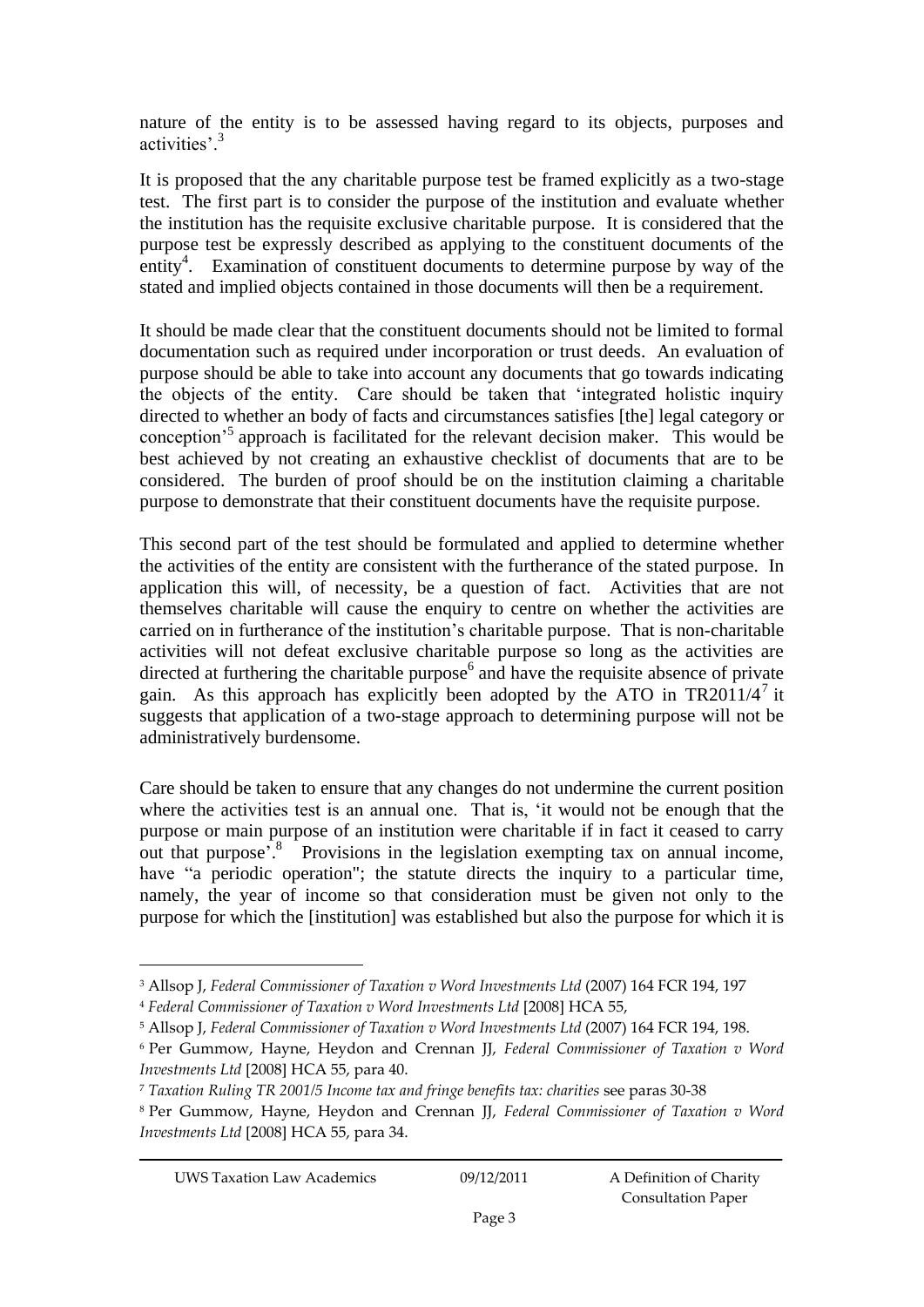currently conducted.'<sup>9</sup>

Please note that it is considered that the above will apply to Consultation Questions 10 and 11.

## **Consultation Question 2 Peak Body**

*Does the decision by the New South Wales Administrative Tribunal provide sufficient clarification on the circumstances when a peak body can be a charity or is further clarification required?* 

The decision provides sufficient clarification on a peak body's potential charitable status when taken together with the definition of a charity, particularly considering the characteristics that exclude charity such as political activities.

# **Consultation Question 3 Meaning of "public"**

*3. Are any changes required to the Charities Bill 2003 to clarify the meaning of 'public' or 'sufficient section of the general community'?* 

It is proposed that the Board of Taxation's recommendation that 'sufficient section' be defined as one, which is not 'numerically negligible', compared with the size of that part of the community to whom the purpose would be relevant. It is to be preferred that this expansion be part of the Explanatory Materials rather than specifically included in the legislation.

The activities test should be used to exclude activities from being for the public benefit it is set up to advance the interests of its members in their capacity as members, unless these benefits are incidental or ancillary to the purpose of benefiting the community.

# **Consultation Question 4 Meaning of "public"**

# *4.Are changes to the Charities Bill 2003 necessary to ensure beneficiaries with family ties (such as native title holders) can receive benefits from charities?*

Giving the relevant regulatory body the discretion on application by the applicant to grant exemption from the public benefit test could accommodate the needs of beneficiaries with family ties. However in contrast to the New Zealand model, the entity would be automatically excluded from being charitable for income tax purposes, because blood ties connect its members. However, the entity can apply for exemption and if it is otherwise charitable and can otherwise still meet the public

*<sup>9</sup>* Per Gummow, Hayne, Heydon and Crennan JJ, *Federal Commissioner of Taxation v Word Investments Ltd* [2008] HCA 55, para 34.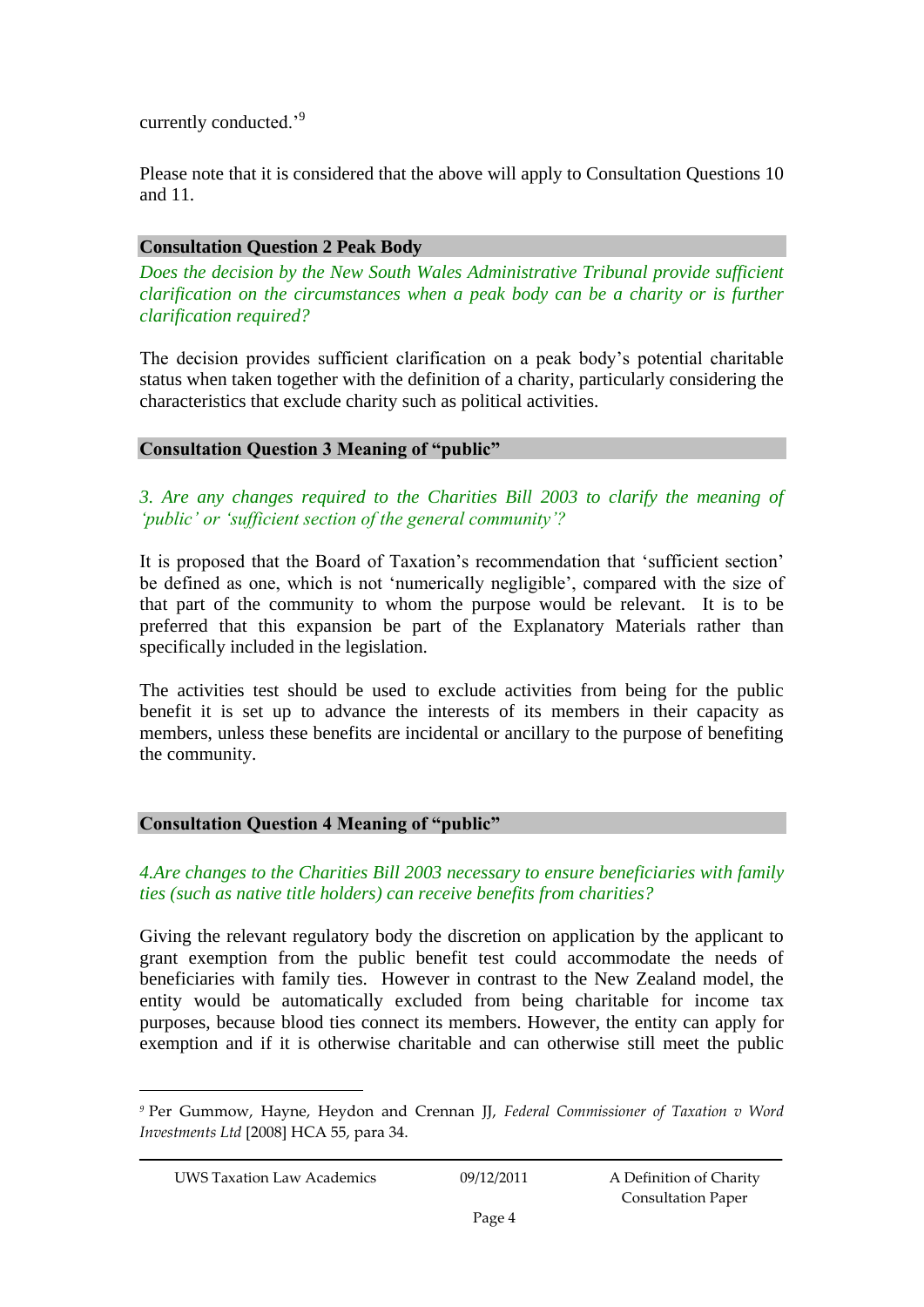benefit test, exemption status could be granted. Relevant factors to be considered such as the nature of the entity, the activities it undertakes, the potential beneficiary class, the relationship between the beneficiaries and the number of beneficiaries, would be considered.

## **Consultation Question 5 & 6 Meaning of "public benefit"**

*5. Could the term 'for the public benefit' be further clarified, for example, by including additional principles outlined in ruling TR 2011/D2 or as contained in the Scottish, Ireland and Northern Ireland definitions or in the guidance material of the Charities Commission of England and Wales?* 

*6. Would the approach taken by England and Wales of relying on the common law*  and providing guidance on the meaning of public benefit, be preferable on the *grounds it provides greater flexibility?* 

The two questions are considered together.

It is proposed that further clarification not be included in the legislation. The approach of leaving it to common law to provide guidance to provide greater flexibility is preferable. For as has been observed 'while the essential characteristics of charitable purposes do not change, what will satisfy those purposes changes with society.' <sup>10</sup> Although this will not increase the level of certainty available for those in the sector it does allow what is charitable to be determined by contemporary values.<sup>11</sup>

A higher degree of certainty could be obtained by providing the sector with guidance by legislating for an equivalent to Taxation Rulings. This could operate to explain the position currently held on public benefit by the Commissioner and also to bind the Charity Commissioner to determining public benefit in accordance with the Ruling/s.

### **Consultation Question 7, 8 & 9**

The three questions were not considered for this submission.

### **Consultation Question 12 Political Activities**

*12 Are there any issues with the suggested changes to the Charities Bill 2003 as outlined above to allow charities to engage in political activities?* 

It is considered that the Charities Bill 2003 should be altered to remove from disqualifying activities political activities of the type where the entity is attempting to change the law or government policy. However the definition should provide that a charity could only engage in paragraph (c) type political activities where it has the

<sup>10</sup> Per Lord Simonds *National Anti-Vivisection Society v Inland Revenue Commissioners* [1948] AC 31, 69.

<sup>11</sup> Justice Downs *Aid/Watch Incorporated v Commissioner of Taxation* [2008] AATA 652 at para 17.